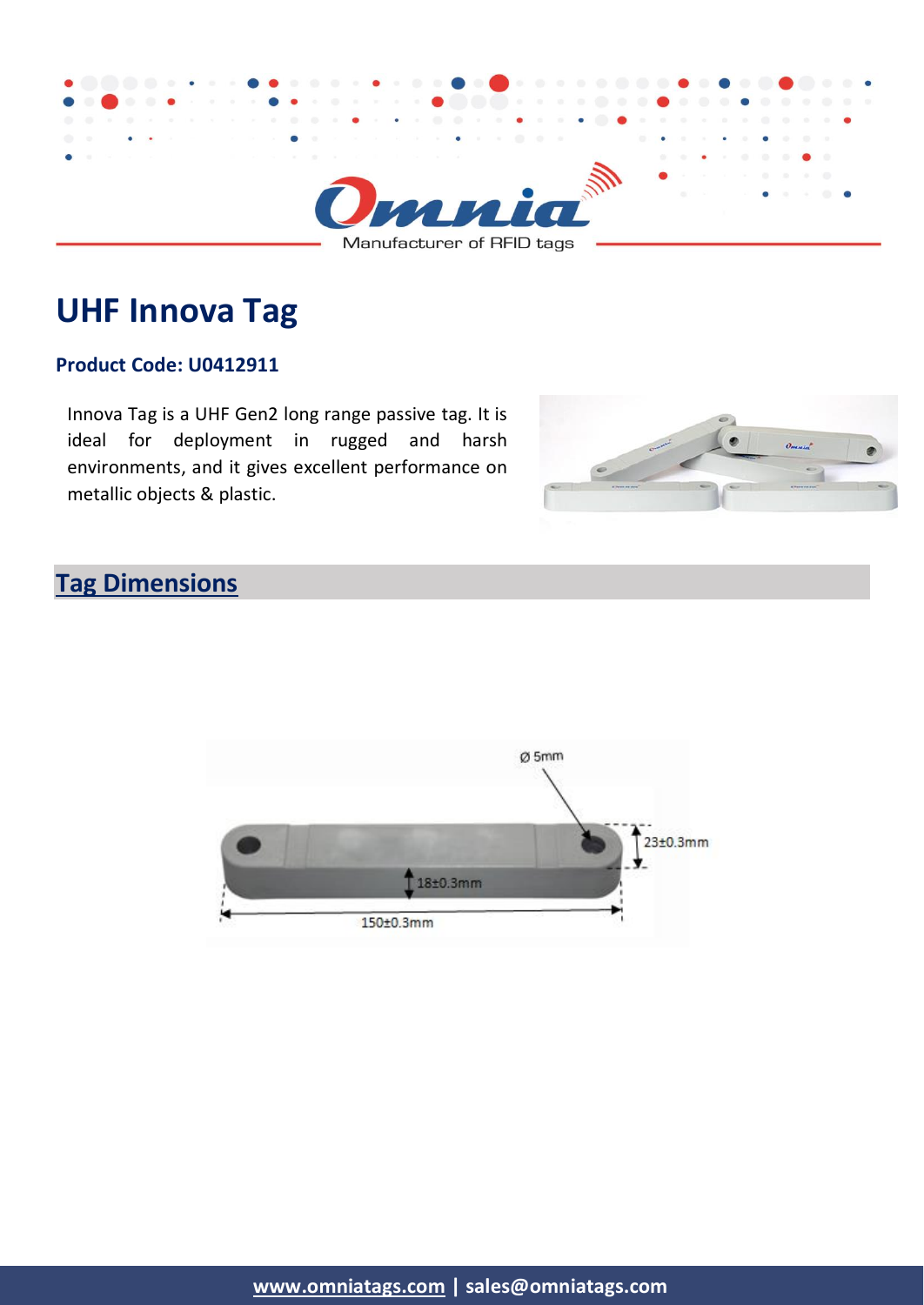| <b>Electrical Specifications</b>                           |                                                               |                                                               |                                                             |                                                             |  |
|------------------------------------------------------------|---------------------------------------------------------------|---------------------------------------------------------------|-------------------------------------------------------------|-------------------------------------------------------------|--|
| Air Interface Protocol                                     | ISO/IEC 18000-6C, EPC Global C1G2                             |                                                               |                                                             |                                                             |  |
| <b>Operational Frequency</b>                               | 865 - 868 MHz or 902 - 928 MHz                                |                                                               |                                                             |                                                             |  |
| Chip                                                       | Alien Higgs-3                                                 |                                                               |                                                             |                                                             |  |
| <b>Memory Configuration</b>                                | EPC-96 bits, extendible to 480bits                            |                                                               |                                                             |                                                             |  |
|                                                            | TID - 96 bits unalterable unique                              |                                                               |                                                             |                                                             |  |
|                                                            | User memory - 512 bits                                        |                                                               |                                                             |                                                             |  |
|                                                            | Access password - 32 bits                                     |                                                               |                                                             |                                                             |  |
|                                                            | Kill password $-32$ bits                                      |                                                               |                                                             |                                                             |  |
|                                                            | U0412911                                                      | U0522911                                                      | U0411510M                                                   | U0411510F                                                   |  |
| <b>Product Code</b><br>Read Range*                         | Up to 15.0 m on<br><b>Fixed Reader with</b><br>Linear Antenna | Up to 15.0 m on<br><b>Fixed Reader with</b><br>Linear Antenna | Up to 10 m on<br><b>Fixed Reader with</b><br>Linear Antenna | Up to 12 m on<br><b>Fixed Reader with</b><br>Linear Antenna |  |
| Operating temperature                                      | -40 $^{\circ}$ C to +80 $^{\circ}$ C                          |                                                               |                                                             |                                                             |  |
| Storage temperature                                        | -40 $^{\circ}$ C to +80 $^{\circ}$ C                          |                                                               |                                                             |                                                             |  |
| Ingress protection<br>rating                               | IP67/IP68                                                     |                                                               |                                                             |                                                             |  |
| Attachment***                                              | Riveting/Screws/Magnetic/Adhesive                             |                                                               |                                                             |                                                             |  |
| Applicable surface                                         | Metal                                                         |                                                               |                                                             |                                                             |  |
| <b>Physical and Mechanical Specification</b>               |                                                               |                                                               |                                                             |                                                             |  |
| <b>Dimensions</b>                                          | 150 x 23 x 18 ± 0.2 mm                                        |                                                               |                                                             |                                                             |  |
| <b>Hole Diameter</b>                                       | 5.0mm                                                         |                                                               |                                                             |                                                             |  |
| Colour**                                                   | Grey                                                          |                                                               |                                                             |                                                             |  |
| Weight                                                     | 35g                                                           |                                                               |                                                             |                                                             |  |
| Encasement                                                 | ABS High Impact / PC                                          |                                                               |                                                             |                                                             |  |
| <b>Chemical Resistance</b>                                 |                                                               |                                                               |                                                             |                                                             |  |
| Resistant to continuous exposure to salt water for 2 hours |                                                               |                                                               |                                                             |                                                             |  |
| Resistant to continuous exposure to motor oil for 2 hours  |                                                               |                                                               |                                                             |                                                             |  |
| Additionally, abrasion resistant against HCL and IPA       |                                                               |                                                               |                                                             |                                                             |  |